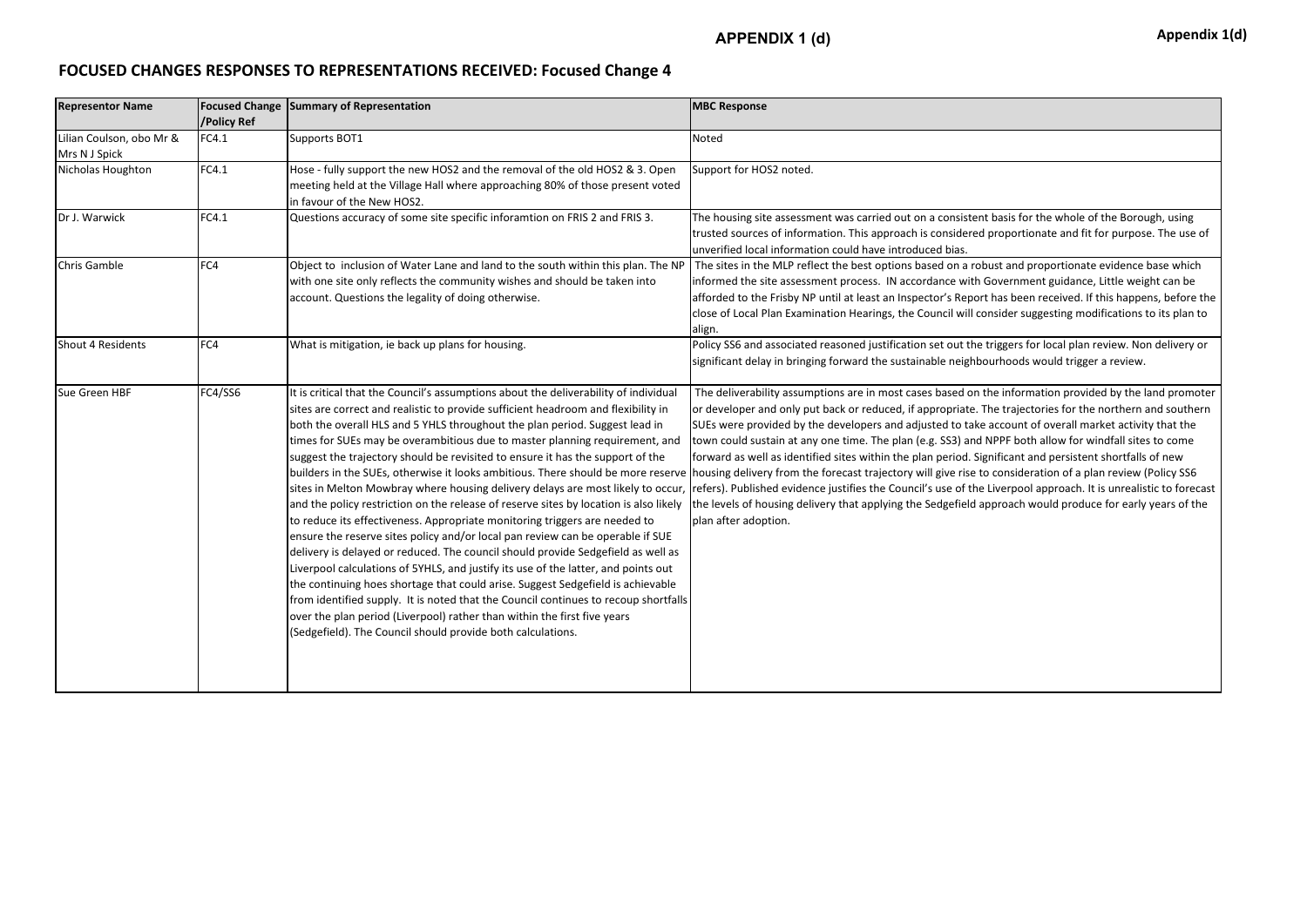| <b>Steve and Rachel Jackson</b>                                       | FC4.1 (5.4.6)               | It is stated that "Policies may be required in some locations that allow sites to<br>progress only once infrastructure issues have been resolved, and sites may have  Neighbourhood) both seek to ensure that a comprehensive<br>critical design and layout requirements that need to be addressed for them to<br>be regarded as 'suitable'"The consequence of this caveat is that [for South]<br>Melton at least], approval for the development of 2000 houses could be green<br>lighted without:<br>a) any prior agreement or clarity or commitment reached on what infrastructure  phasing of the sites. This would be secured by way of a com<br>must be in place to alleviate the adverse consequences of such a development,<br>including but not limited to substantial work traffic impacts.<br>b) clarity on the final critical design and layout requirements of a site.<br>Any changes comments:<br>1. Prior agreement/clarity on precise infrastructure to be implemented<br>2. Prior agreement/clarity on the final critical design and layout requirements of<br>a site | Noted. Policy SS4 (Melton South Sustainable Neighbourhoo<br>of, or as part of a planning application for each of the Sustai<br>include phasing and delivery plans for both of the SN sites. I<br>relevant and required infrastructure to support the housing<br>transport and environmental protection and enhancement<br>contributions (S106 agreements) |
|-----------------------------------------------------------------------|-----------------------------|---------------------------------------------------------------------------------------------------------------------------------------------------------------------------------------------------------------------------------------------------------------------------------------------------------------------------------------------------------------------------------------------------------------------------------------------------------------------------------------------------------------------------------------------------------------------------------------------------------------------------------------------------------------------------------------------------------------------------------------------------------------------------------------------------------------------------------------------------------------------------------------------------------------------------------------------------------------------------------------------------------------------------------------------------------------------------------------|-----------------------------------------------------------------------------------------------------------------------------------------------------------------------------------------------------------------------------------------------------------------------------------------------------------------------------------------------------------|
| <b>Adam Murray</b>                                                    | FC 4.1 - C1(A               | Allocation of additional site Main Street/Chapel Lane                                                                                                                                                                                                                                                                                                                                                                                                                                                                                                                                                                                                                                                                                                                                                                                                                                                                                                                                                                                                                                 | This site falls below the size threshold for allocation, therefo<br>Windfall. No change.                                                                                                                                                                                                                                                                  |
| David Haston (obo Mr<br>Chandler)                                     | FC4                         | am just looking through the scores for the sites in Long Clawson (page 196 of<br>the Service Centres update document 30 May 2017) and am trying to work out<br>how the $++$ , $+, 0$ , $-$ and $-$ impacts for each topic translate into the numerical<br>scores given on page 196, but I am having some difficulties.<br>I had assumed that:<br>++ would equal 2 points<br>+ would equal 1 point<br>0 would equal 0 points<br>would equal -1 point<br>- would equal -2 points.<br>However, when I apply that to LONG4, the score for that site equates to 18<br>points rather than the 22 points awarded to it in the table on page 196.<br>Have I missed something or is this a numerical error in the table?                                                                                                                                                                                                                                                                                                                                                                       | Noted, but consider that ther authority's evidence is robust                                                                                                                                                                                                                                                                                              |
| Martin Herbert (obo Hill<br>Family)<br>Brown & Co (Martin<br>Herbert) | FC4.1, $C1(a)$ and<br>C1(b) | Repeat draft plan submission request that part of Spreckleys Farm be allocated<br>or identified as a reserve site, as more preferable to other sites in less<br>sustainable village locations in those lists.                                                                                                                                                                                                                                                                                                                                                                                                                                                                                                                                                                                                                                                                                                                                                                                                                                                                         | The response to this was given in response to the PSD repre                                                                                                                                                                                                                                                                                               |
| Martin Herbert (obo Hill<br>Family)<br>Brown & Co (Martin<br>Herbert) | FC4.2, site<br>allocations  | Reiterates points made in representation on FC1.2, SS2.                                                                                                                                                                                                                                                                                                                                                                                                                                                                                                                                                                                                                                                                                                                                                                                                                                                                                                                                                                                                                               | See response to FC1.2, SS2.                                                                                                                                                                                                                                                                                                                               |

od), and Policy SS5 (Melton North Sustainable e masterplan is prepared and agreed in advance ainable Neighbourhood (SN) sites. This would Both policies SS4 and SS5 seek to ensure that g, such as employment, community facilities,  $\alpha$  are delivered in a timely manner as part of the nbination of planning conditions and developer

Fore would be an application under Policy SS3,

t and proportionate .

esentation.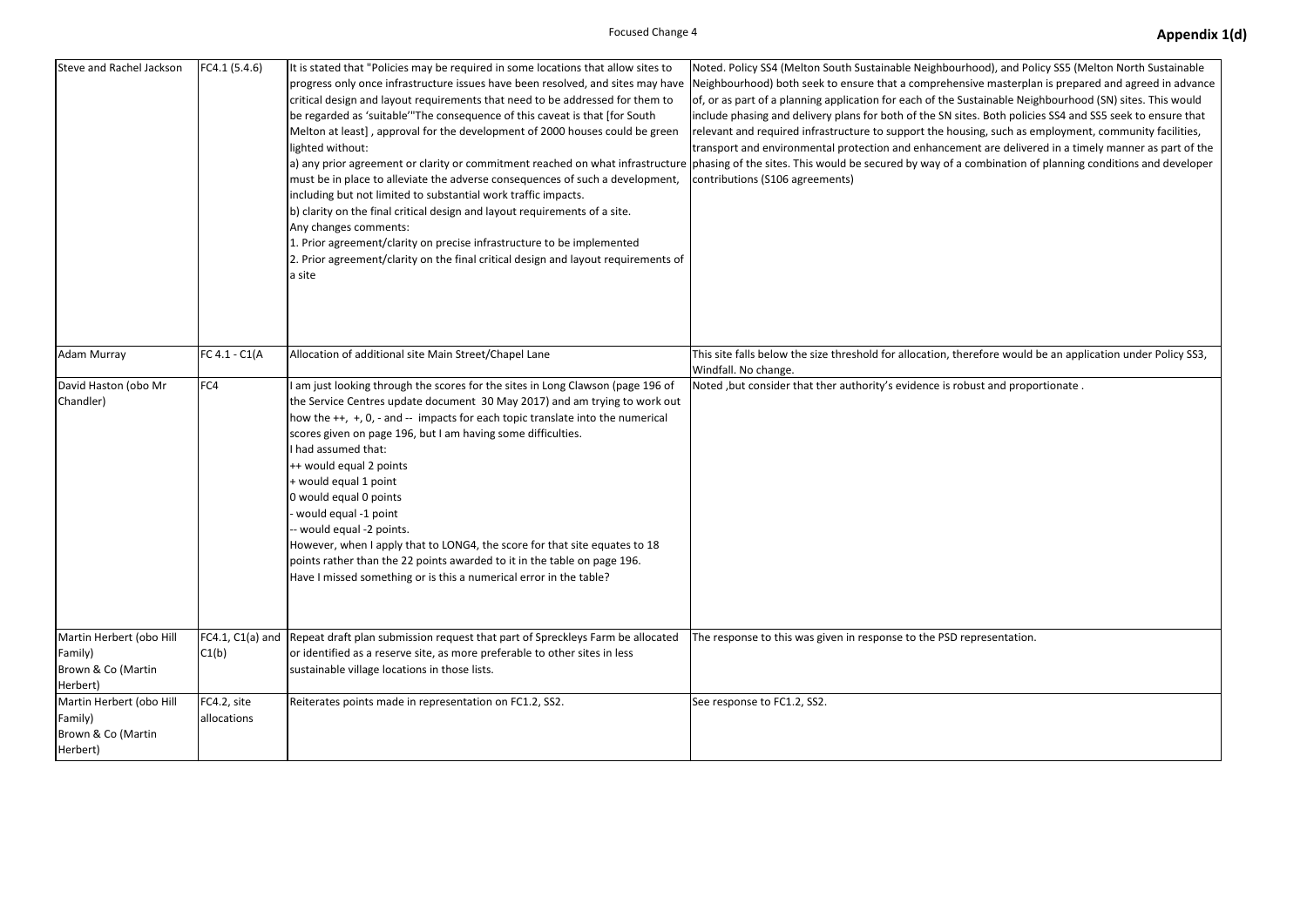| Lilian Coulson, obo Mr &<br>Mrs N J Spick                   | FC4.1                 | Land adjacent to 8 Easthorpe Road, Bottesford should be included in plan - the<br>EA updated flood risk modelling to be carried out in Autumn/Winter 2017/18<br>should be brought to attention of LP Inspector, as existing is historic and out of<br>date                                                                                                                                                                                                                                                                                                                                                                                                                                                                                                                                                                                                                                                                                                                                                                                                                                                                                                                                                                                                                                                                                                                                                                                                                                                                                                                                                                                                                                                   | The site has been assessed using the information currenbtly<br>apprciate this is dynamic but it is mnot agreed the Plan shpo<br>evidence. The housing site assessments underpinning Focuse<br>date information and data that was available on a comparal<br>the time, for a relevant range of sustainability, suitability an<br>this to be adequate and proportionate evidence, as per NPF                                                                                                                                                                                                                                   |
|-------------------------------------------------------------|-----------------------|--------------------------------------------------------------------------------------------------------------------------------------------------------------------------------------------------------------------------------------------------------------------------------------------------------------------------------------------------------------------------------------------------------------------------------------------------------------------------------------------------------------------------------------------------------------------------------------------------------------------------------------------------------------------------------------------------------------------------------------------------------------------------------------------------------------------------------------------------------------------------------------------------------------------------------------------------------------------------------------------------------------------------------------------------------------------------------------------------------------------------------------------------------------------------------------------------------------------------------------------------------------------------------------------------------------------------------------------------------------------------------------------------------------------------------------------------------------------------------------------------------------------------------------------------------------------------------------------------------------------------------------------------------------------------------------------------------------|------------------------------------------------------------------------------------------------------------------------------------------------------------------------------------------------------------------------------------------------------------------------------------------------------------------------------------------------------------------------------------------------------------------------------------------------------------------------------------------------------------------------------------------------------------------------------------------------------------------------------|
| Colin Love (Professor)                                      | FC4                   | Housing sites - No evidence Bottesford 'requires' the 322 houses on the 4 sties<br>identified                                                                                                                                                                                                                                                                                                                                                                                                                                                                                                                                                                                                                                                                                                                                                                                                                                                                                                                                                                                                                                                                                                                                                                                                                                                                                                                                                                                                                                                                                                                                                                                                                | The reference to requirment relates to the dispersal metho<br>approach'). Bottesford accounts fro around 7% of the Borou<br>growth (though this is consodered conservative because Bo<br>than other areas) but at 324 has been allocated only 5.2% of<br>only to Melton in terms of sustainability in terms for service<br>argument exist that it shpuld attract growth, rather than be<br>idnetifies that 280 dpa are required in order to meet afford<br>view of low delivery since 2011 this is calculated to be close<br>approx 32% higher than the 245dpa that the plan proposes,<br>create a requirment of 430 approx. |
| Savills on behalf of<br><b>Worthearly Ltd</b>               | FC1.2 (SS2),<br>FC4.1 | <b>SUPPORT</b><br>FC1.2 (SS2) - support<br>FC4.1 - support & suggest site can come forward for housing earlier that plan<br>anticipates.                                                                                                                                                                                                                                                                                                                                                                                                                                                                                                                                                                                                                                                                                                                                                                                                                                                                                                                                                                                                                                                                                                                                                                                                                                                                                                                                                                                                                                                                                                                                                                     | Support and timing of availability suggested noted.                                                                                                                                                                                                                                                                                                                                                                                                                                                                                                                                                                          |
| <b>Sharon Wiggins</b><br>(Leicestershire County<br>Council) | FC4                   | Policy C1 - Housing allocations: Primary provision: Development in Primary and<br>Secondary Rural Centres will require S106 contributions to meet the cost of expanding<br>the existing schools within the villages named. Noted that the allocations for some<br>villages, in particular Long Clawson, Harby, Frisby, and Waltham have increased.<br>Expansion of schools in village locations is problematic and costly, the schools in these<br>locations occupy very constrained sites with limited potential for expansion. If this is<br>notachievable, LCC may also seek an additional contribution to cover transport<br>transitional costs for pupils to nearby schools with places, until new accommodation is<br>available in the locality. This may in part be mitigated if trigger points for S106<br>contributions are made early in each development. Secondary provision: Rural<br>developments will either fall within the catchment area of the Melton town secondary<br>schools, and would be considered as part of the Secondary options outlined above, or<br>within the catchment area of the Bottesford Belvoir High school, which based on current<br>forecast pupil numbers is capable of expansion to accommodate the additional pupils<br>from development in these areas. FC4.2 Local Plan Appendix One - Sites allocations and<br>policies: This document contains information on school current and forecast numbers<br>which was correct as at March 2017. This information has changed with the addition of<br>up-dated pupil forecasts and births data; however the conclusion referred to in the<br>document with regards to school places have not fundamentally changed. | Schemes have been developed by the LEA for the expansior<br>to the scale provided for by the site allocations in the Plan.<br>subject of Planning Applications and in the case of all 3 the I<br>expanded and has defined costs for this.in the case of Harby<br>contributions in place in accordance with LEA requests, in fu<br>been requested and will be secured if PP is granted. Noted -<br>specific policies in FC4 (Appendix 1) and is a material consid<br>circumstances change. An update will be welcome and the                                                                                                  |
| John Rust                                                   |                       | Assessments not unpinned by local knowledge.                                                                                                                                                                                                                                                                                                                                                                                                                                                                                                                                                                                                                                                                                                                                                                                                                                                                                                                                                                                                                                                                                                                                                                                                                                                                                                                                                                                                                                                                                                                                                                                                                                                                 | The housing site assessment was carried out on a consisten<br>trusted sources of information. This approach is considered<br>unverified local information could have introduced bias.                                                                                                                                                                                                                                                                                                                                                                                                                                        |

y availabel and is subject o flood risk. It is ould be postponed to await the arrival of new ed Change 4 were based on the most up to ble basis across the whole of the Borough at nd achievability factors. The Council consider PF para. 158.

d devised for the Plan (the 'proportionate ugh's population and therefore its antivipated pttesford population structure is much younger of the inteded growth. Bottesford is second es, transport links etc and a such a strong subsidised' buy other loocations. HEDNA label houing requirements (Table 40) but in er to 325 dpa.Thisincrease as suggested is and if applied to Bottesford individually would

n of Long Clawson, Somerby and Waltham PS 's In the case of Frisby all 3 allocated sites are the LEA has advised that the school will need to be y, all sites have planning permission with ull, except HAR4 for which a contribution has - where applicable this is included in site deration in the planning application process if comfort expressed is noted.

It basis for the whole of the Borough, using I proportionate and fit for purpose. The use of